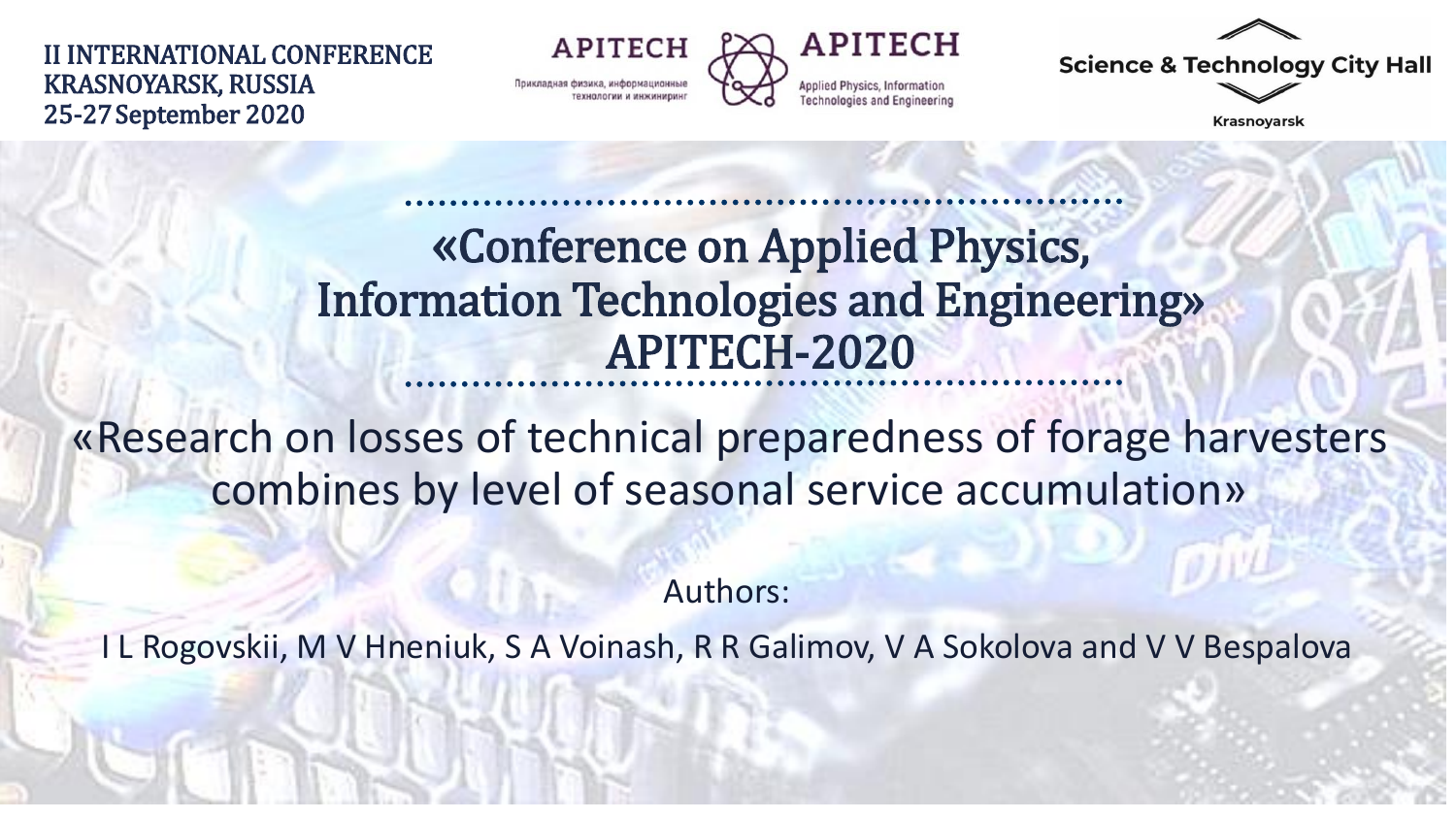

### Problem statement



• In modern countries, there is such a price policy of agricultural machinery, spare parts for it, and despite the fall in prices for black gold, the prices of fuel and lubricants that agricultural producers, realizing the obtained products, are not able to fully update outdated machines for new ones, which leads to even more aging of the park and increasing the cost of maintaining it. In general, the average load on combine for 2019 was 285 hectares or 822 tons (with a yield of 3.03), and considering the technical condition (79% of serviceable ones) [3], respectively, 358 hectares or 1035 tons. Maintenance of forage harvesters is performed by the maintenance service. In order for this service to function effectively, it is necessary to optimize the number of the main system-forming objects, which include maintenance units, gas stations and field repair machines.

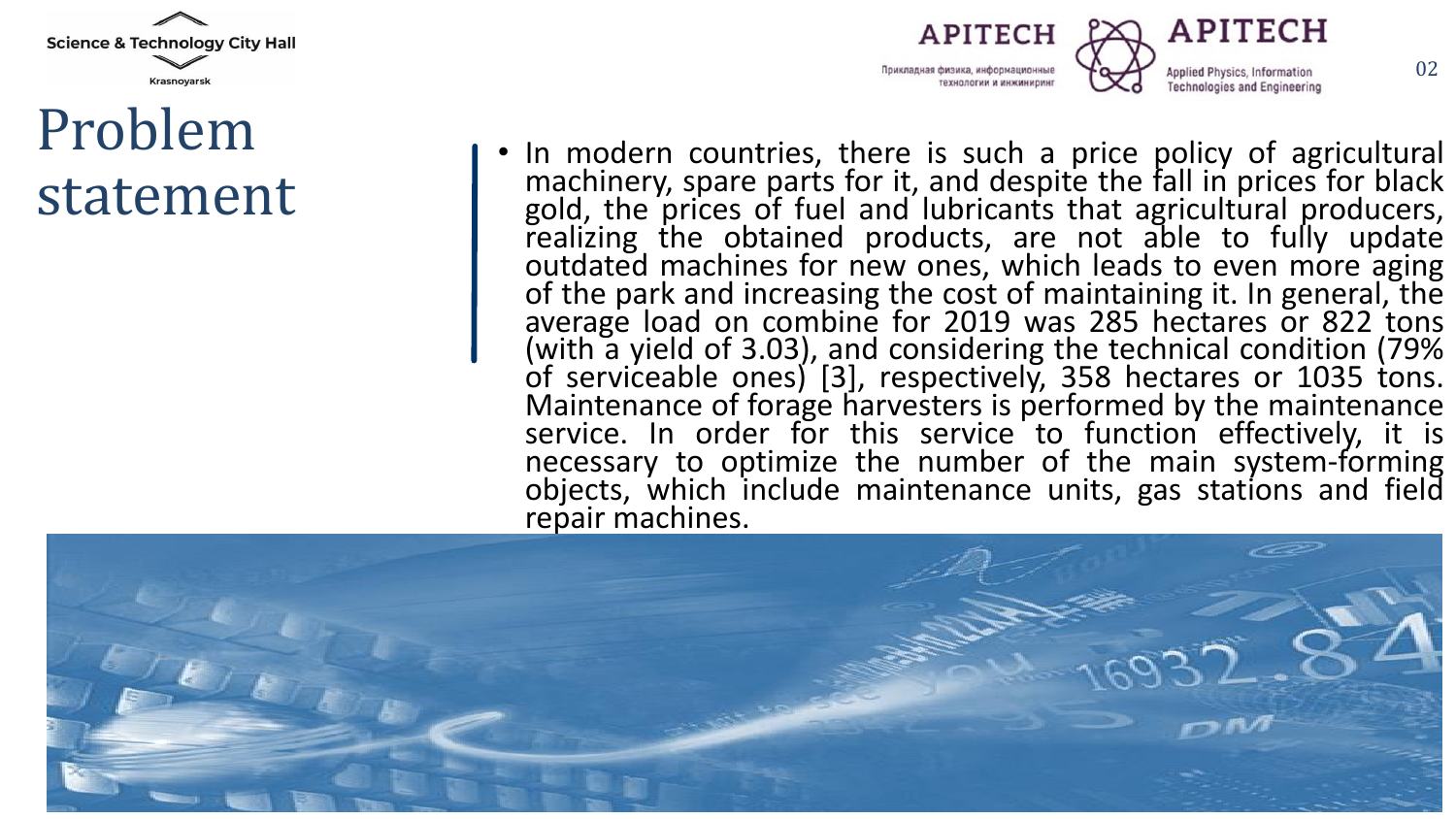

# Solution methods





03 **Table 1.** Density of flow of requirements and intensity of service by years of operation and annual operating time

| ㅎ<br>combines<br>Years of<br>operation | Quantity.unit | Annual operating hours, ha (intervals and midpoints) |         |         |         |         |           |        |
|----------------------------------------|---------------|------------------------------------------------------|---------|---------|---------|---------|-----------|--------|
|                                        |               | 150-180                                              | 470-500 | 630-660 | 780-810 | 840-870 | 1000-1030 | 1/hour |
|                                        |               | 165                                                  | 485     | 645     | 795     | 855     | 1015      |        |
|                                        |               | , 1/hour                                             |         |         |         |         |           |        |
| 1 year                                 | 3             | 0.218                                                | 0.179   | 0.181   | 0.175   | 0.179   | 0.157     |        |
|                                        | 5             | 0.364                                                | 0.298   | 0.3025  | 0.291   | 0.298   | 0.262     |        |
|                                        | 10            | 0.727                                                | 0.596   | 0.604   | 0.582   | 0.596   | 0.524     | 0.612  |
|                                        | 15            | 1.091                                                | 0.894   | 0.906   | 0.873   | 0.894   | 0.785     |        |
|                                        | 20            | 1.454                                                | 1.193   | 1.208   | 1.164   | 1.193   | 1.047     |        |
| 2 year                                 | 3             | 0.455                                                | 0.373   | 0.378   | 0.364   | 0.373   | 0.327     | 0.3138 |
|                                        | 5             | 0.757                                                | 0.621   | 0.629   | 0.606   | 0.621   | 0.545     |        |
|                                        | 10            | 1.515                                                | 1.242   | 1.259   | 1.212   | 1.242   | 1.090     |        |
|                                        | 15            | 2.273                                                | 1.864   | 1.889   | 1.818   | 1.864   | 1.636     |        |
|                                        | 20            | 3.03                                                 | 2.485   | 2.518   | 2.424   | 2.484   | 2.182     |        |
| 3 year                                 | 3             | 0.4                                                  | 0.328   | 0.332   | 0.32    | 0.328   | 0.288     | 0.4    |
|                                        | 5             | 0.667                                                | 0.547   | 0.554   | 0.533   | 0.547   | 0.48      |        |
|                                        | 10            | 1.333                                                | 1.093   | 1.108   | 1.066   | 1.093   | 0.96      |        |
|                                        | 15            | $\overline{2}$                                       | 1.64    | 1.662   | 1.6     | 1.64    | 1.44      |        |
|                                        | 20            | 2.667                                                | 2.187   | 2.216   | 2.133   | 2.187   | 1.92      |        |
| 4 year                                 | 3             | 0.291                                                | 0.238   | 0.242   | 0.233   | 0.238   | 0.209     | 0.4464 |
|                                        | 5             | 0.484                                                | 0.397   | 0.402   | 0.387   | 0.397   | 0.349     |        |
|                                        | 10            | 0.969                                                | 0.795   | 0.805   | 0.775   | 0.795   | 0.698     |        |
|                                        | 15            | 1.454                                                | 1.192   | 1.208   | 1.163   | 1.192   | 1.047     |        |
|                                        | 20            | 1.939                                                | 1.590   | 1.611   | 1.551   | 1.590   | 1.396     |        |
| 5 year                                 | 3             | 0.236                                                | 0.193   | 0.196   | 0.189   | 0.193   | 0.170     | 0.4256 |
|                                        | 5             | 0.393                                                | 0.323   | 0.327   | 0.315   | 0.323   | 0.283     |        |
|                                        | 10            | 0.787                                                | 0.646   | 0.654   | 0.630   | 0.646   | 0.567     |        |
|                                        | 15            | 1.181                                                | 0.969   | 0.982   | 0.945   | 0.969   | 0.850     |        |
|                                        | 20            | 1.575                                                | 1.292   | 1.309   | 1.260   | 1.292   | 1.134     |        |
| 6 year                                 | 3             | 0.227                                                | 0.186   | 0.188   | 0.181   | 0.186   | 0.163     | 0.46   |
|                                        | 5             | 0.378                                                | 0.310   | 0.314   | 0.303   | 0.310   | 0.272     |        |
|                                        | 10            | 0.757                                                | 0.621   | 0.629   | 0.606   | 0.621   | 0.545     |        |
|                                        | 15            | 1.136                                                | 0.931   | 0.944   | 0.909   | 0.931   | 0.818     |        |
|                                        | 20            | 1.515                                                | 1.242   | 1.259   | 1.212   | 1.242   | 1.090     |        |
| 7 year                                 | 3             | 0.2                                                  | 0.164   | 0.166   | 0.16    | 0.164   | 0.144     | 0.4488 |
|                                        | 5             | 0.333                                                | 0.273   | 0.277   | 0.266   | 0.273   | 0.24      |        |
|                                        | 10            | 0.666                                                | 0.546   | 0.554   | 0.533   | 0.546   | 0.48      |        |
|                                        | 15            | 1                                                    | 0.82    | 0.831   | 0.8     | 0.82    | 0.72      |        |
|                                        | 20            | 1.333                                                | 1.093   | 1.108   | 1.066   | 1.093   | 0.96      |        |

**APITECH** 

Applied Physics, Information **Technologies and Engineering**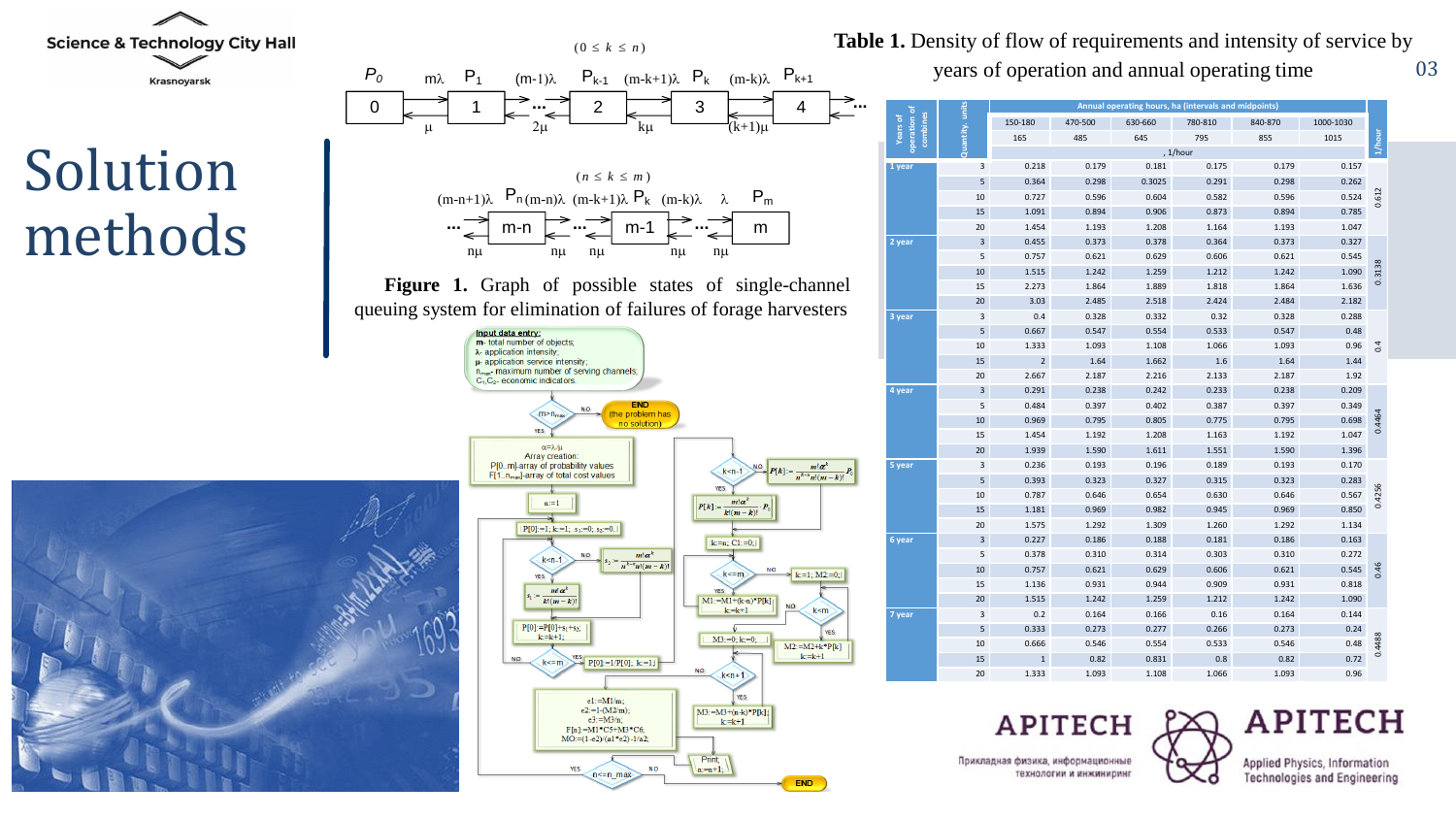





04

Conclusions

#### Results, implementation

- The total costs are insignificant depending on the year of operation of the combines and their annual loading. These costs are reduced accordingly from 13.63% to 3.12%. The number of these combines in the group has more impact on the amount of costs.
- Formation of suboptimal number of servicing links gives loss of funds from 3187 to 1881 UAH (1 and 7 years of operation). For the harvest period, growers should involve additional service professionals for the required optimal number of units, which will allow to offset additional losses and reduce the cost, including the cost of grain quality, due to the timing of the harvest.